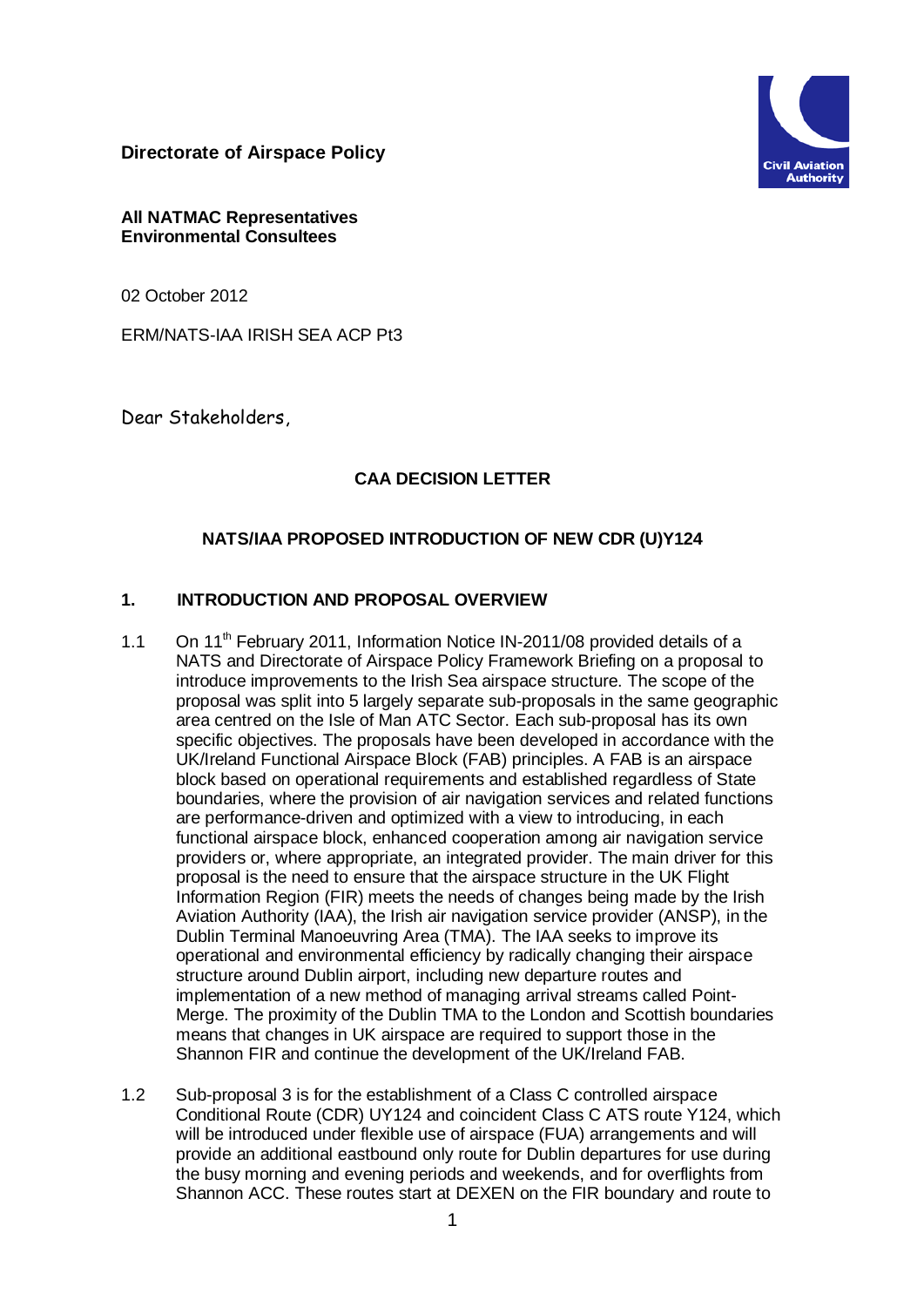the (U)Y53<sup>[1](#page-1-0)</sup> intersection at MOGTA. Birmingham and East Midlands RNAV standard arrival routes (STARs) will now commence at AMPIT and a route restriction will be put in place to enhance traffic flows and prevent the use of (U)124 for Heathrow arrivals via Bovingdon. As a conditional route, UY124 will promulgated as active H[2](#page-1-1)4 $^2$  for eastbound traffic above flight level (FL)295, controlled by London Area Control Sectors 7 and 4 (LAC S7 and S4); the lowest usable eastbound level being FL310. UY124 may be closed due to activation of the North Wales Military Training Area North High (NWMTA (N) High) in accordance with the procedures laid down in both the Civil and Military aeronautical information publications. The coincident airway Y124, will be promulgated as active outside the routine operational hours of the NWMTA(N) Low, available below FL245. However, Y124 can also be made available on a tactical basis when NWMTA(N) Low is closed for any reason during promulgated hours of activity. Dublin departures using Y124 will be transferred to Prestwick Centre (PC) IOM Sector and coordinated through Standing Agreements with LAC S7. The DEXEN Buffer annotated on the chart at Enclosure 1 is to allow coincident eastbound flows of traffic on parallel airways released to PC IOM controllers from separate Dublin ATC sectors.

1.3 Within existing regulated controlled airspace southeast of Wallasey, rationalisation of routes UL10, L10 and L8 will be undertaken to ensure alignment of existing lower and upper ATS routes is completed and thereby providing increased flexibility and more efficient flight planning options for domestic routes.

### **2. AIRSPACE EFFICIENCY**

2.1 I am required to secure the most efficient use of airspace consistent with the safe operation of aircraft and the expeditious flow of air traffic. I am satisfied that the new CDR will reduce the number of interactions that ATC are required to manage, reducing complexity in the PC IOM Sector and LAC S7, which would in turn reduce the likelihood of delays being generated by these busy sectors. It will facilitate the need of the Irish Aviation Authority for an additional eastbound route for Dublin outbounds during busy morning and evening periods and for Shannon FIR overflights from the Atlantic. The rationalisation of the airspace structure southeast of Wallasey will also improve the overall efficiency of operations and provide better flight plan connectivity for operators.

## **3. AIRSPACE USERS**

3.1 I am required to satisfy the requirements of operators and owners of all classes of aircraft. Due to the nature of this proposal, NATS completed a comprehensive consultation exercise as part of the overall Irish Sea changes with all affected stakeholder groups. The British Gliding Authority (BGA) raised concerns over a perceived impact on recreational gliding in the designated high level Welsh gliding areas. NATS have therefore revised the extant Letter of Agreement, which now introduces an additional gliding area that provides the BGA with unobstructed access to the high level areas and introduces a 2-hour 'clawback' arrangement that deactivates the operation of (U)Y124 . The MoD has been fully involved in this sub-proposal and fully supports the development that has been introduced in accordance with FUA principles.

<span id="page-1-1"></span><span id="page-1-0"></span> $1$  (U) designator for upper and lower routes together  $2$  24 hours but conditional on other airspace activity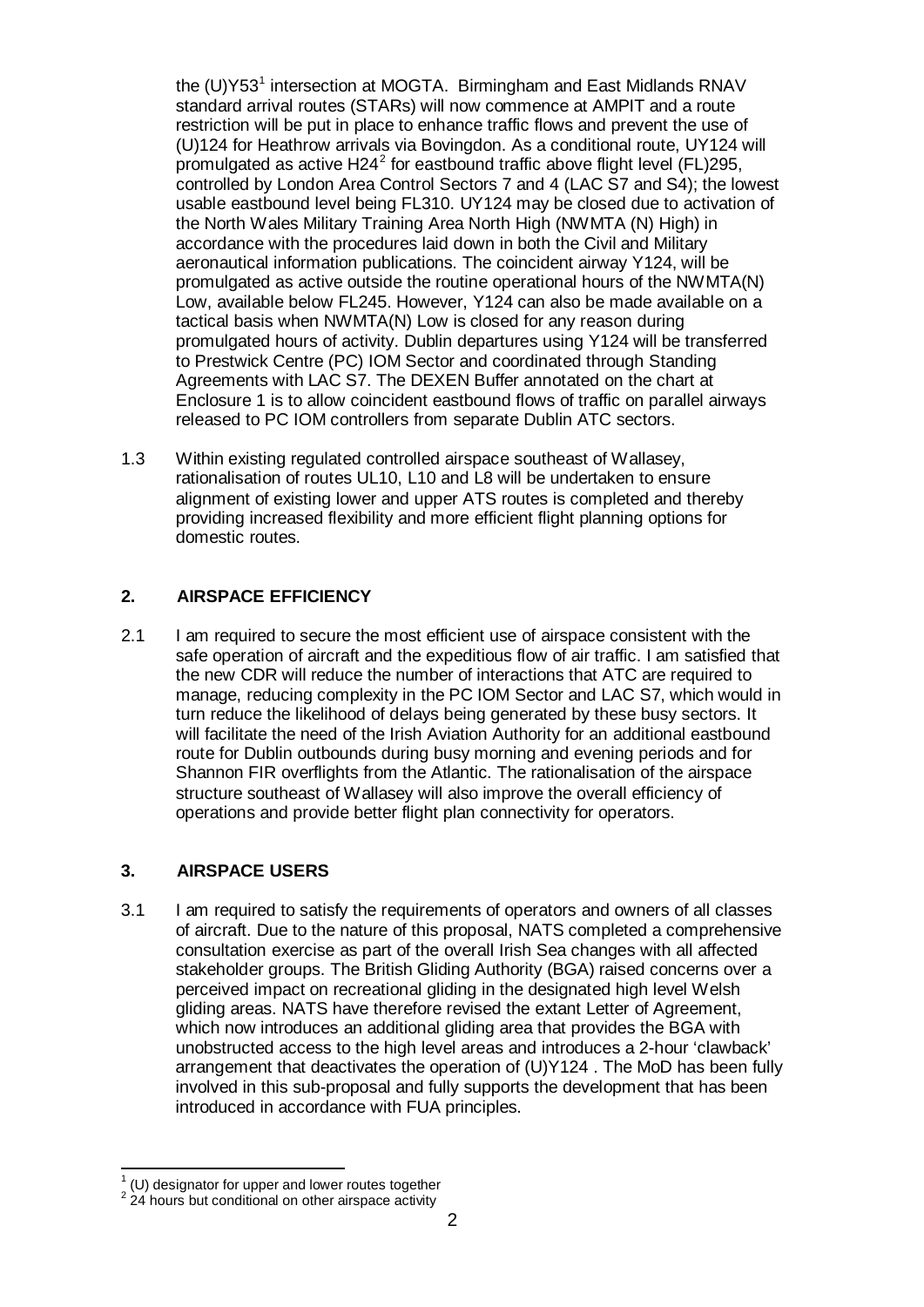3.2 I am also satisfied that the initial concerns raised over the introduction of additional CAS west of Holyhead have been adequately mitigated, in that any General Aviation (GA) aircraft can still access the areas on a VFR clearance through Class C airspace.

## **4. INTERESTS OF OTHER PARTIES**

4.1 I am also required to take account of the interests of any other person (other than an operator or owner of an aircraft) in relation to the use of any particular airspace or the use of airspace generally. Although the route overflies a National Park and an  $AONB<sup>3</sup>$  $AONB<sup>3</sup>$  $AONB<sup>3</sup>$ , I am satisfied that the operational benefits provided by this proposal outweigh the concerns raised by some non-aviation stakeholders over the potential impact on tranquillity, especially as all overflying traffic will be at least 3 miles high and most should be considerably higher and noise levels, although audible, are expected to be very low.

## **5. ENVIRONMENTAL CONSIDERATIONS**

5.1 I have considered the environmental impact of air operations and concluded that there is no impact on noise as a result of this sub-proposal, as affected traffic will be at FL195 and above and noise levels at this height cannot be modelled with any degree of accuracy. There is also no impact on local air quality or biodiversity although there will be additional traffic over National Parks and AONBs at FL195 and above. A quantified  $CO<sub>2</sub>$  reduction is expected but the scale of the reduction will depend on whether the Basic or the Short-Term Option is implemented. There may also be other unquantifiable reductions as a result of this sub-proposal. Some traffic operates in this area on a tactical basis today and the area is routinely used at lower levels by the MoD for training purposes.

## **6. SAFETY**

6.1 As my primary duty is to maintain a high degree of safety in the provision of air traffic services, my staff, together with colleagues from the Safety Regulation Group of the CAA have confirmed that the proposed airspace design and associated management arrangements can be safely adopted. The appropriate safety management processes resulting from this airspace change will be completed prior to the introduction of any operational change and thus safety levels will be maintained.

# **7. NATIONAL SECURITY**

7.1 I am satisfied that national security will not be impacted by this proposal and the specific consultation requirements with the Secretary of State for Defence have been discharged by correspondence with the MoD who has confirmed it is content with the proposal.

<span id="page-2-0"></span><sup>&</sup>lt;sup>3</sup> Area of Outstanding Natural Beauty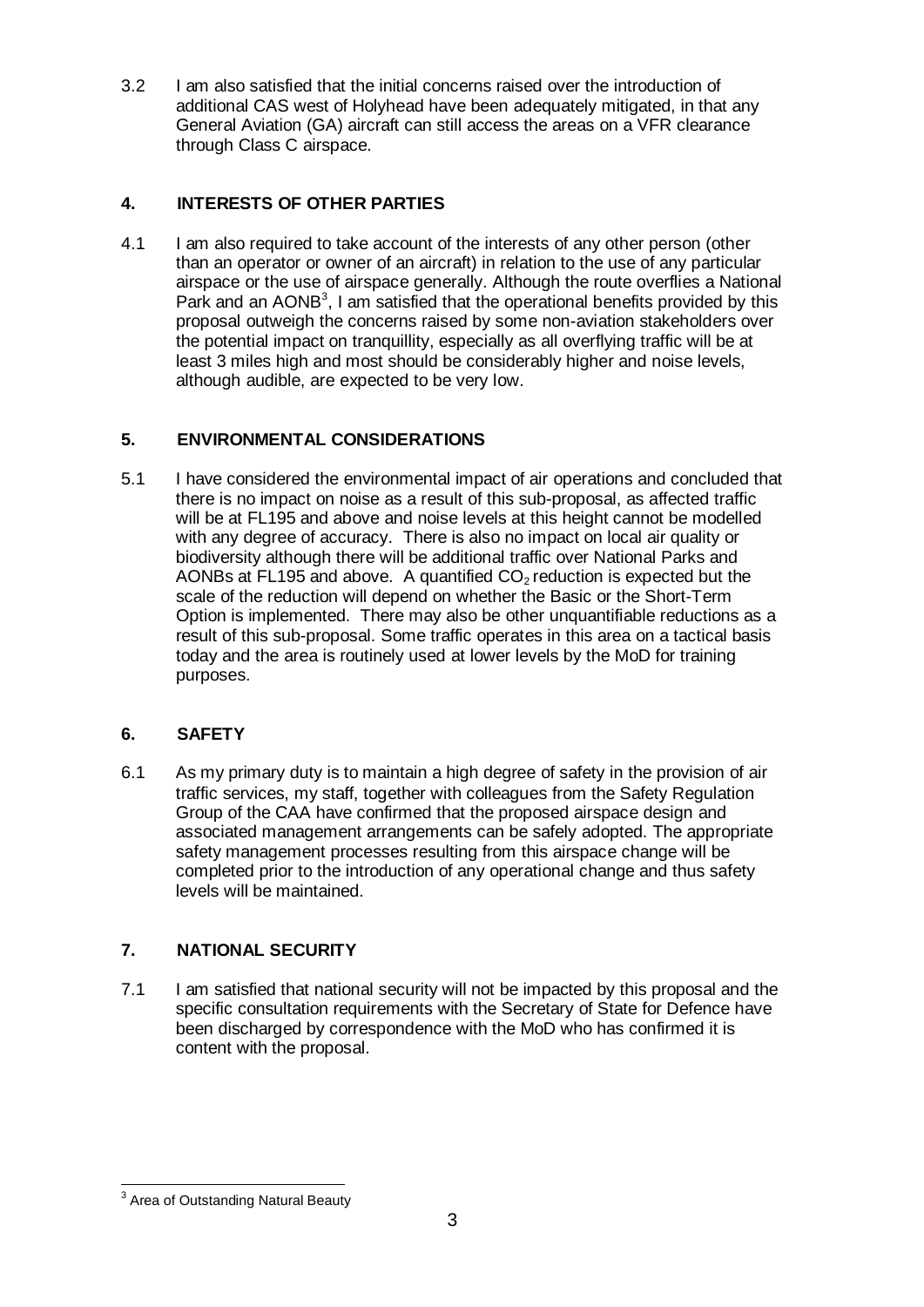#### **8.1 REGULATORY DECISION**

- 8.1 I am satisfied that the new airspace arrangements will provide more efficient options for both Dublin eastbound departures during busy periods and will also help to address the complexity of the existing airspace structure, whilst improving the interaction between particular Prestwick and London Sectors. Additionally, the introduction of better flight-planning options and increased route connectivity serve to introduce a more flexible airspace structure that can help overcome delay issues. I am content that NATS have put in place a modified airspace structure that does not necessarily disadvantage other airspace users. The 'do nothing' option would not have addressed the difficult interactions that exist today and any other options would have either overflown a greater area of the Snowdonia National Park, or would have not provided adequate and safe separation from existing routes. I am therefore satisfied that the single option put forward in the consultation was the only viable option, as it provided operational benefits and a reduction in  $CO<sub>2</sub>$  emissions.
- 8.2 I have therefore decided to approve the introduction of these new routes that will help to provide greater operational flexibility for overflights and additional routeing for Dublin eastbound departures. The revised airspace will become effective from 13 December 2012. My staff will review the effectiveness of the arrangements not before 12 months after introduction and the results of this review will be published.
- 8.3 If you have any queries, the DAP Project Leaders are Mac Mackay and Clive Grant, who can be contacted on 020 7453 6552/6551, [mac.mackay@caa.co.uk](mailto:mac.mackay@caa.co.uk) or [clive.grant@caa.co.uk](mailto:clive.grant@caa.co.uk)

Jours sureachy,

Mark Swan **Director** Enclosure: 1. CDR (U)Y124